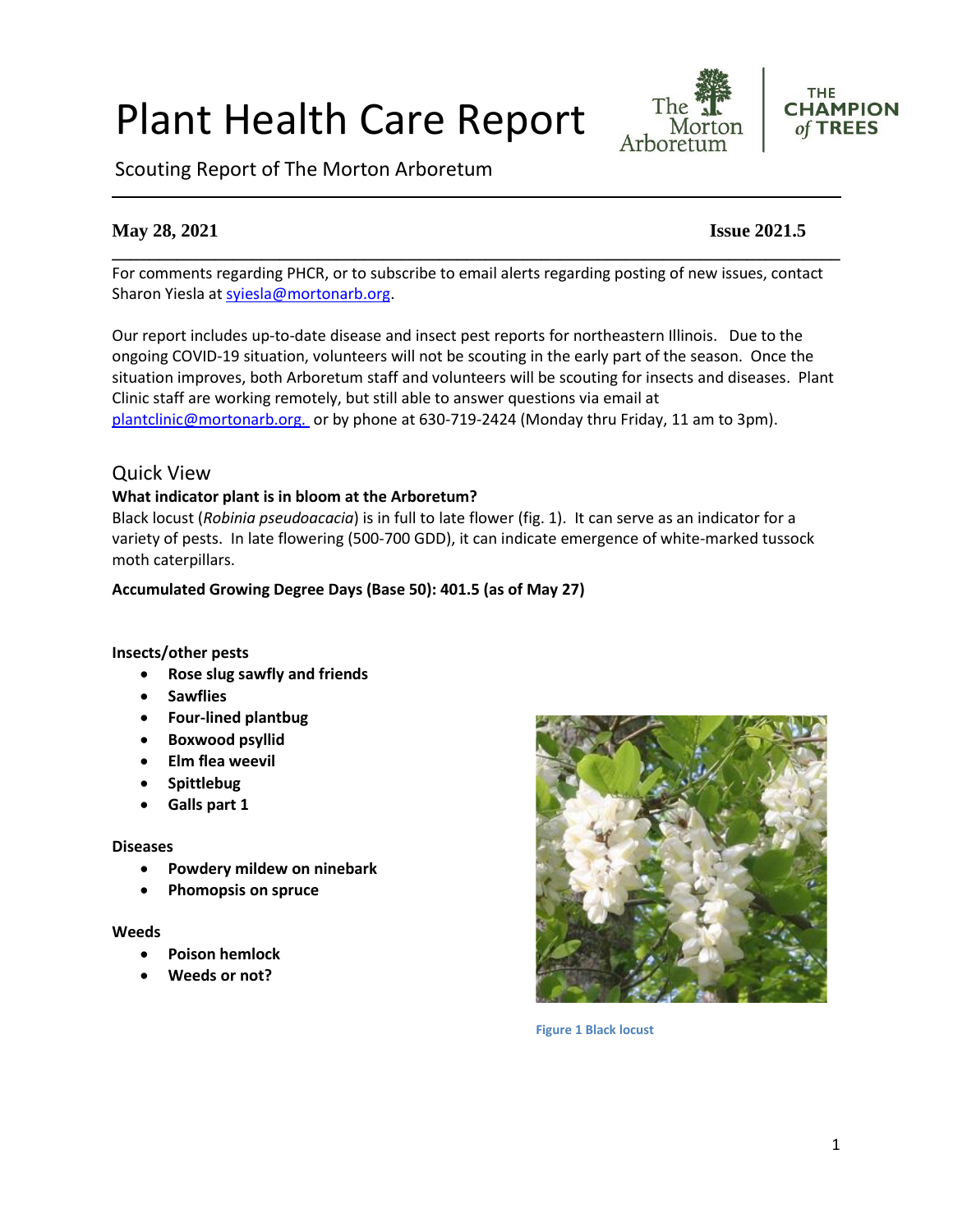# Soil temperatures around Illinois (from Illinois State Water Survey)

This information will be provided in spring and fall issues only. For more data go to <https://www.isws.illinois.edu/warm/soil/> (you will need to set up an account to access data.) Root growth on trees/shrubs occurs when soil temps are above 45 degrees (use deeper depth).

| Max. Soil temps   | St. Charles       | Champaign         | Carbondale        |
|-------------------|-------------------|-------------------|-------------------|
| For May 27, 2021* | reporting station | reporting station | reporting station |
|                   | (north)           | (central)         | (south)           |
| 2-inch, bare soil | 72.4              | 84.3              | 88.1              |
| 4-inch, bare soil | 70.2              | 80.3              | 79.8              |
| 4-inch, under sod | 70.8              | 77.6              | 79.1              |
| 8-inch, under sod | 68.4              | 74                | 72.6              |

\* This is the maximum soil temperature recorded the day prior to publication of PHCR.

# Degree Days (current and compared to past years) and rainfall

As of May 27, we have 401.5 base-50 growing degree days (GDD). The historical average (1937-2020) for this date is 309.5 GDD<sub>50</sub>. The table below shows a comparison of GDD in different years. We are comparing the GDD reported in this issue with the GDD reported in the first issue of 2020, 2015 and 2014. These years were selected since publication dates of the first issue were within a day or two of each other. Glencoe, Lisle and Waukegan (60085) were not used in 2015 and 2014, so there is 'no report' from those stations.

| Location                 | GDD as of<br>5/27/21 | GDD as of<br>5/28/20 | GDD as of<br>5/28/15 | GDD as of<br>5/29/14 |
|--------------------------|----------------------|----------------------|----------------------|----------------------|
| Carbondale, IL*          | 755                  | 664                  | 826                  | 783                  |
| Champaign, IL*           | 557                  | 440                  | 678                  | 614                  |
| Chicago Botanic Garden** | 488                  | 282.5                | 305(5/26)            | 303.5(5/28)          |
| Glencoe*                 | 232                  | 141                  | $\ $ No report       | No report            |
| Chicago O'Hare*          | 520                  | 353                  | 483                  | 433                  |
| Kankakee, IL*            | 480                  | 383                  | 540                  | 483                  |
| Lisle, IL*               | 517                  | 372                  | $\ $ No report       | No report            |
| The Morton Arboretum     | 401.5                | 355                  | 377.5                | 340.5                |
| Quincy, IL*              | 623                  | 501                  | 733                  | 648                  |
| Rockford, IL*            | 433                  | 317                  | 382                  | 351                  |
| Springfield, IL*         | 600                  | 485                  | 734                  | 644                  |
| Waukegan, $IL*(60087)$   | 423                  | 251                  | 345                  | 328                  |
| Waukegan, IL (60085)     | 464                  | 280                  | $\ $ No report       | No report            |

\*\*Thank you to Chris Henning, Chicago Botanic Garden, for supplying us with this information.

\*We obtain most of our degree day information from the GDD Tracker from Michigan State University web site. For additional locations and daily degree days, go to <https://gddtracker.msu.edu/>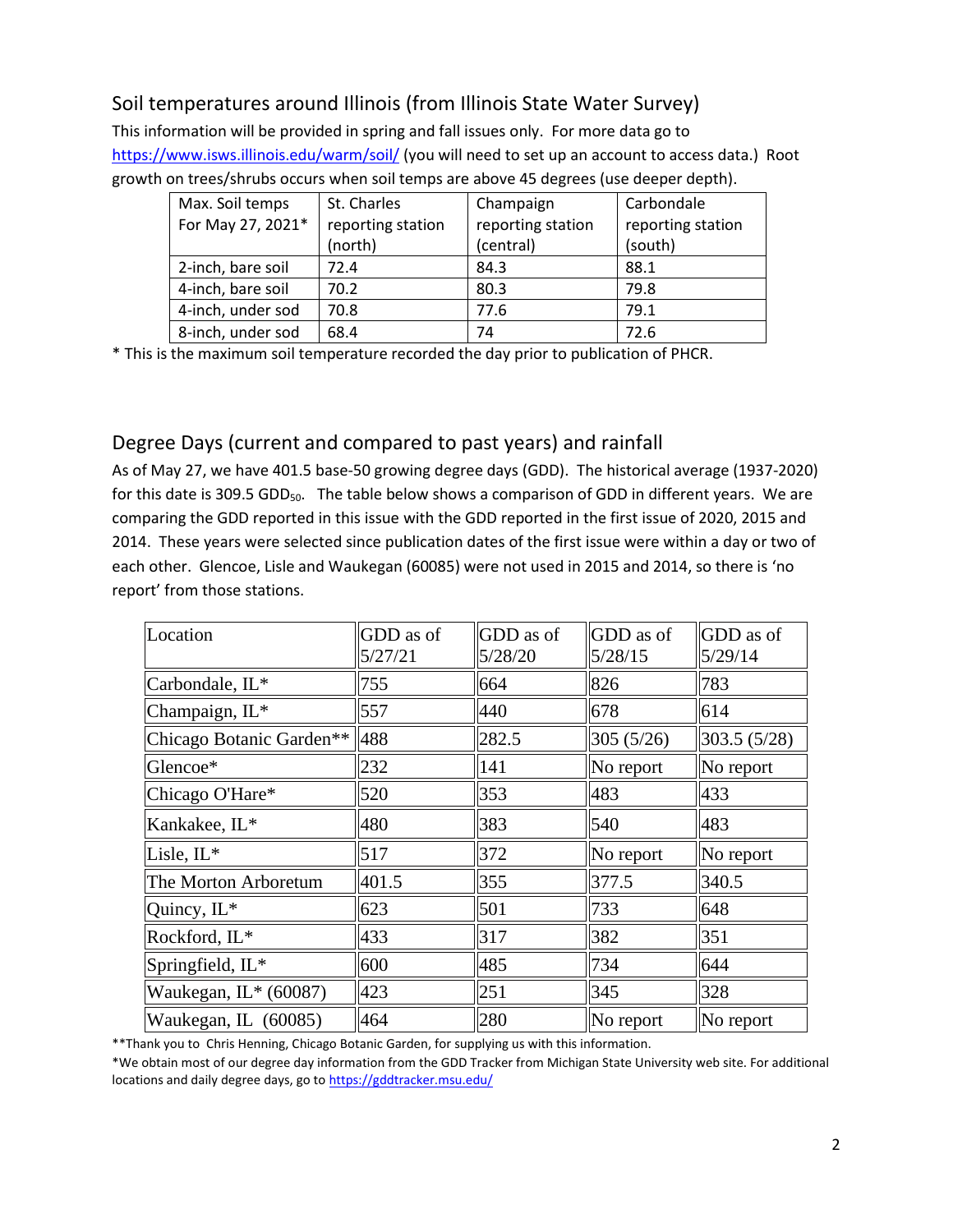| Seasonal precipitation (rain and melted snow) in inches. |                      |                       |                         |
|----------------------------------------------------------|----------------------|-----------------------|-------------------------|
|                                                          | 2021                 | 2020                  | average                 |
| Jan                                                      | 1.5                  | 2.14                  | 1.952                   |
| Feb                                                      | 1.49                 | .85                   | 1.769                   |
| Mar                                                      | 1.24                 | 4.15                  | 2.536                   |
| April                                                    | 1.39                 | 4.37                  | 3.692                   |
| May                                                      | 2.45 (as of $5/26$ ) | 8.24                  | 4.194                   |
| June                                                     |                      | 4.91                  | 4.190                   |
| July                                                     |                      | 2.87                  | 3.893                   |
| Aug                                                      |                      | 1.1                   | 3.802                   |
| Year to date                                             | 8.07 (as of 5/26)    | 11.51 (as of $4/30$ ) | $9.949$ (as of $4/30$ ) |
| Total (Jan-Aug)                                          |                      | 28.63 (Jan-Aug)       | 26.03 (Jan-Aug)         |

# **How serious is it?**

Problems that can definitely compromise the health of the plant will be marked "serious".Problems that have the potential to be serious and which may warrant chemical control measures will be marked "potentially serious". Problems that are seldom serious enough for pesticide treatment will be marked "minor". "Aggressive" will be used for weeds that spread quickly and become a problem and "dangerous" for weeds that might pose a risk to humans.

| Examples of insects that may emerge soon in northern Illinois (based on growing degree days) |                 |                                    |                      |
|----------------------------------------------------------------------------------------------|-----------------|------------------------------------|----------------------|
| GDD (base 50)                                                                                | insect          | Life stage present at this GDD     | Type of damage       |
| 400-600                                                                                      | Bronze birch    | Larvae hatching out and            | Tunneling under bark |
|                                                                                              | borer           | beginning to enter bark            |                      |
| 400-600                                                                                      | Elm leaf beetle | First generation larvae emerging   | Chewing leaves       |
| 400-600 (start)                                                                              | Emerald ash     | Adults beginning to emerge         | Mating and laying    |
| 1000-1200                                                                                    | borer           |                                    | eggs                 |
| (peak)                                                                                       |                 |                                    |                      |
| 500-700                                                                                      | Euonymus scale  | Crawlers emerging                  | Feeding on sap       |
| 500-600                                                                                      | Viburnum        | Caterpillars hatching and entering | Tunnel under bark    |
|                                                                                              | crown borer     | bark                               |                      |
| 700-800                                                                                      | Bagworm         | Caterpillars emerging              | Chewing foliage      |

# **Pest Updates: Insects**

### **Rose slug sawfly and friends (minor)**

The roses are ready to bloom (or maybe already blooming) and then there it is, a hole (or many holes) in the leaf. Someone is chewing on your rose plants. The rose slug sawfly (*Endelomyia aethiops*) is a likely culprit, but there are other species willing to damage your roses as well (thus, the "and friends" in our article title). The larvae are greenish yellow with orange heads (fig. 2) and are about ½ inch long when fully grown. They resemble caterpillars but are not. They are covered in slime that helps protect them from predators. When larvae mature, they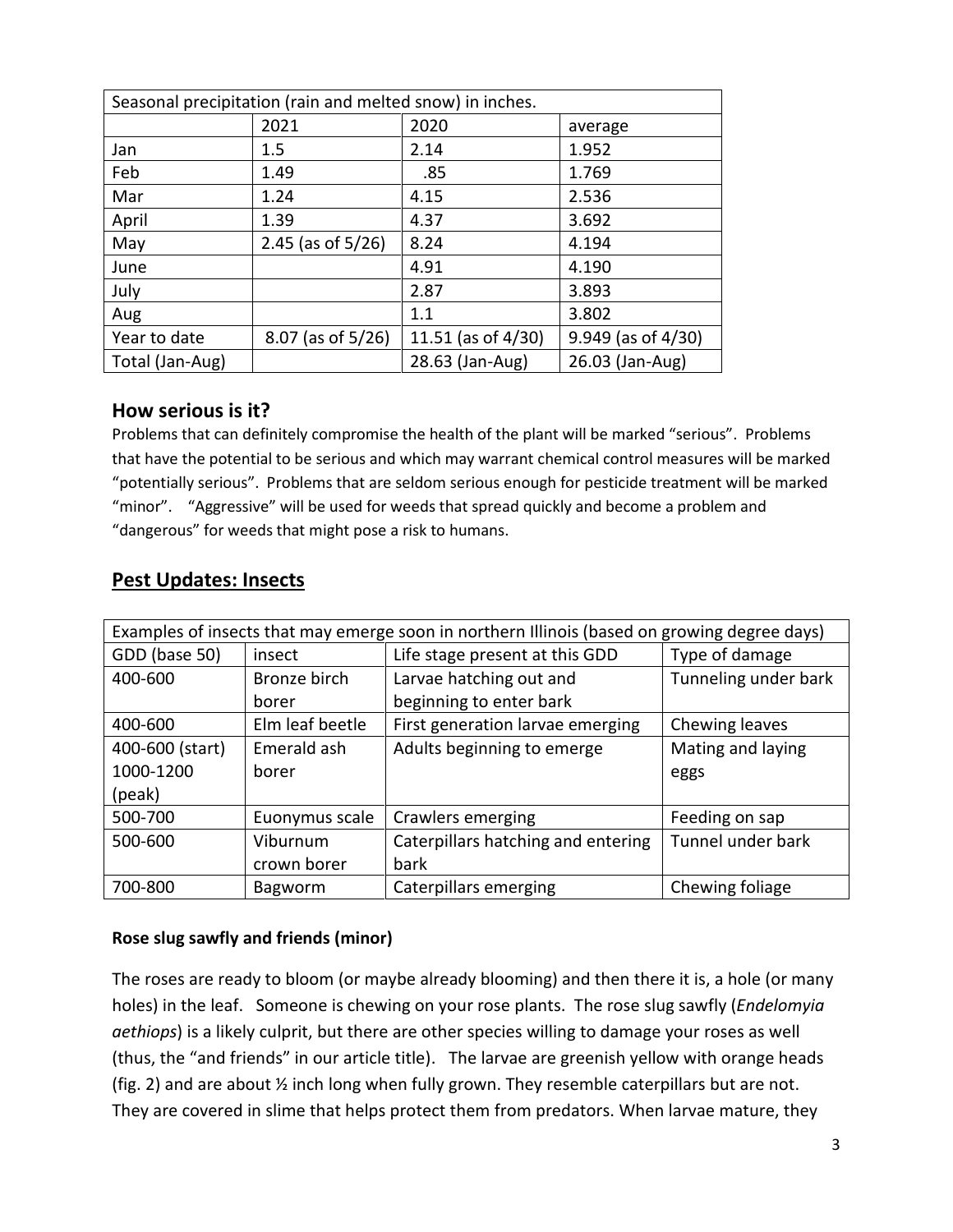lose their slimy coverings. The rose slug sawfly feeds on the upper layers of the leaf, leaving behind the lower epidermal layer and creating a "windowpane" effect. (Other species may make bigger holes, all the way through the leaf.) Around mid-June, larvae will drop to the ground to pupate, so this is a short-lived problem.

**Management:** Minor infestations of rose slug sawfly (or friends) can be controlled by using a forceful jet of water to dislodge the sawfly larvae or by handpicking. Although this insect looks like a



**Figure 2 Rose slug sawfly larvae and damage**

caterpillar, it is not, so *Bacillus thuringiensis* var. *kurstaki* (Btk) will NOT control this pest.

### Good website:<http://hort.uwex.edu/articles/roseslug-sawfly>

#### **Sawflies (minor to potentially serious)**

The rose slug sawfly is not the only sawfly hard at work. A couple of years ago, we saw a wide range of sawfly species on a wide range of plants. Last year was a bit slower for the sawflies. This year, we have seen European pine sawfly, rose slug sawfly and now we are getting reports of sawfly on creeping Jenny (*Lysimachia nummularia*). Even that indestructible plant has an enemy.

Sawflies are a large group of insects, literally hundreds of species. These insects can be

confusing. As adults, they often have a fly-like or wasp-like appearance and may go unnoticed. As larvae, they look like caterpillars but are not true caterpillars (this means that *Bacillus thuringiensis* var. *kurstaki* will NOT kill them). Sawfly larvae and caterpillars do differ from one another. While each will have three pairs of tiny legs near the head end of the body, they differ in the number of prolegs at the far end. Prolegs are outgrowths in the abdomen that the insect uses like legs.



**Figure 3 Sawfly larvae showing true legs (white arrow) and prolegs (yellow arrows)**

Caterpillars have five or fewer pairs, while sawfly larvae have six or more pairs (fig. 3). So, to be sure who you have, you'll need to get close and count those prolegs. Caterpillars have hooks, called crochets, on the bottom of their prolegs, so they can hold on tight. Sawfly larvae lack these hooks and can easily be dislodged from their host, so hitting them with a stream of water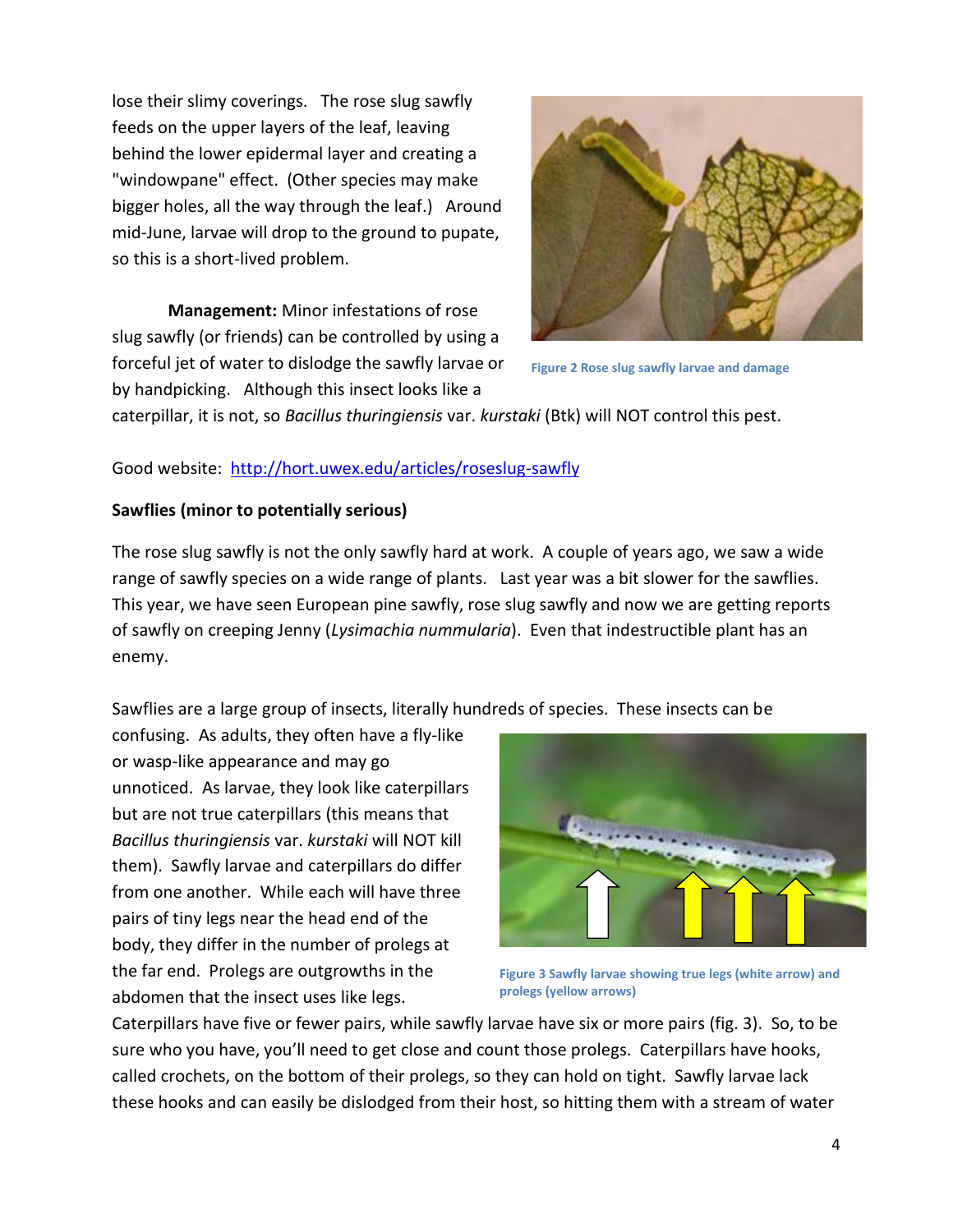from the garden hose often gets rid of them. Sawfly larvae vary in color by species. Some are very colorful, while others are not. Some may be identified by spots, spines or other marks.

Sawfly larvae eat foliage, and the severity of their damage depends on the host, the size of the population and general health of the plant. High populations of sawfly can do a lot of damage and will add some stress to the host's life, but generally won't kill the host. Repeated defoliation year after year can lead to decline. Deciduous hosts can often tolerate more damage than evergreen hosts, and healthy plants can tolerate more defoliation than weak plants.

**Management:** Because sawfly larvae don't have hooks on the prolegs, they can't hold on tight. That makes them easy to wash off with the garden hose or to pick by hand.

Good websites: <https://www.extension.umn.edu/garden/insects/find/sawflies/> <https://bugguide.net/node/view/319476>

#### **Four-lined plantbug (minor)**

Be looking for the four-lined plantbug (*Poecilocapsus lineatus*). The nymphs are out, and we are seeing feeding damage on a variety of plants. This insect feeds on 250 species, including many kinds of perennials, vegetables, and shrubs such as bluebeard, forsythia, and sumac. Feeding injury is frequently mistaken for leaf spots. Four-lined plantbugs have piercing, sucking mouthparts which they use to break plant cells and then flush the feeding wound with digestive juices. Damage appears as dark leaf spots (fig. 4) which subsequently turn translucent. The damage is more serious on herbaceous plants than on woody plants. Sometimes by the time the damage is noticed, the insect isn't there anymore. Both nymphs and adults feed on leaves, creating the spots.

Nymphs are red and will develop dark wing pads as they mature. We are seeing them at this time. The adult stage (fig. 5) is 1/4" to 1/3" long and has four longitudinal black lines on its yellow or green back, thus the name. It's quite a shy insect that scurries away when you try to find it. The insect overwinters as eggs laid in slits cut into plant shoots. There is one generation per year.



**Figure 4 Damage from four-lined plantbug**



**Figure 5 adult four-lined plantbug**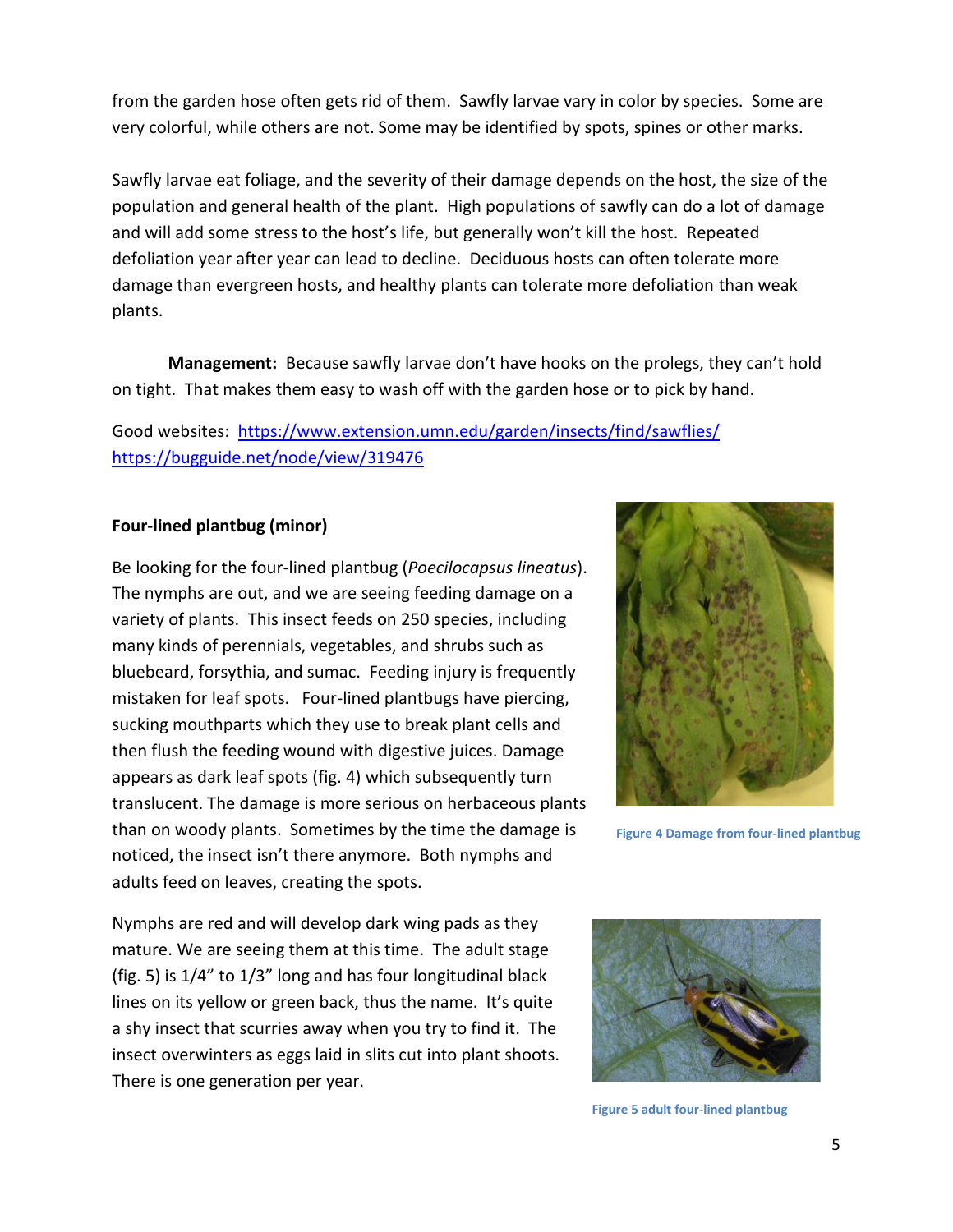**Management:** Some people try to hand-pick these insects, but their timidity makes them difficult to catch. Small populations don't generally need to be controlled

Good website: <https://extension.umn.edu/yard-and-garden-insects/four-lined-plant-bugs>

#### **Boxwood psyllid (minor)**

Boxwood psyllid (*Cacopsylla buxi*) is showing up around the region. The psyllids overwinter as tiny orange eggs in the bud scales of the boxwood. As the buds open, the psyllids hatch and begin to feed. The nymphs (fig. 6) are about 1/16th of an inch long, yellowish, and partially covered with a white secretion that protects them from parasitoids and chemical sprays. Their feeding causes cupping of the leaves. If your boxwood had this pest last year, the foliage from last year will show cupping. We have already had several reports of this pest of boxwoods.

**Management:** Damage is mostly aesthetic. Shearing boxwoods reduces the population as the insect or the eggs are removed in the process. This physical removal of infested tissue may be enough to keep the problem in check. We sometimes see ladybugs feeding on the psyllids.

Good website: <https://ag.umass.edu/fact-sheets/boxwood-psyllid>

#### **Elm flea weevil (minor)**

Elm flea weevil (*Orchestes steppensis*) (fig. 7) is being reported on elms. This pest has been in our area for nearly 20 years and has regularly caused foliage damage to elms during that time. Adult-feeding results in tiny shot holes in the leaves, and heavy feeding can cause newly expanding leaves to wither and turn brown. After feeding, the female weevil cuts a cavity into the leaf mid-vein and inserts an egg. The hatching larvae create blotch mines at the leaf tips. Larvae feed for about 2-3 weeks, and then pupate within the mined leaf. Very heavy feeding can reduce photosynthetic capacity of the



**Figure 7 Adult elm flea weevil**

tree, thereby impacting overall tree vitality. Dr. Fredric Miller tells me that "the elm flea weevil, for some reason, prefers Siberian elm and any hybrids that contain *U. pumila* in their genetics."



**Figure 6 Boxwood psyllid nymphs**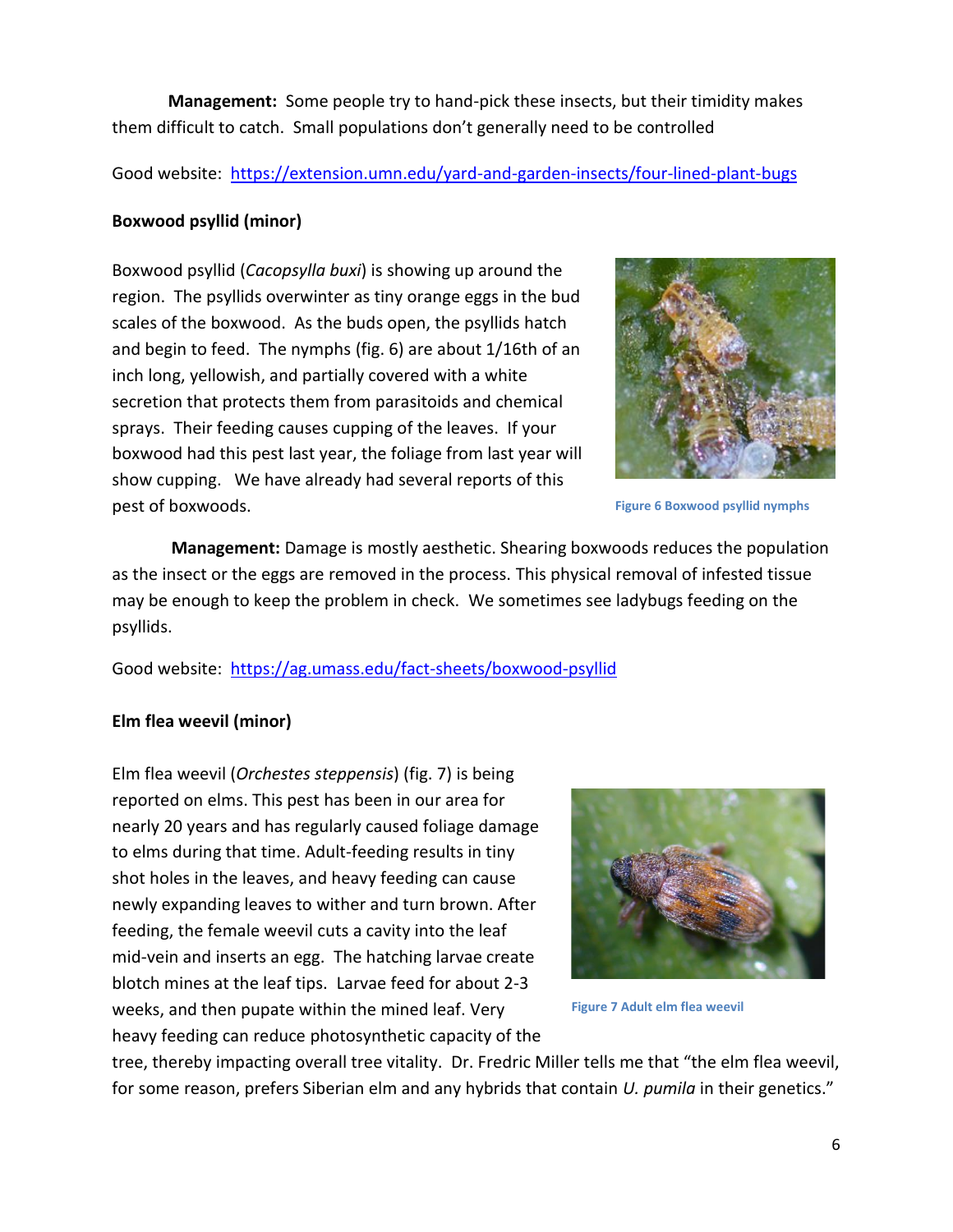**Management:** Insecticides are effective in controlling adults when they are present. Depending on how long the insecticide is effective, several applications may be needed. However, spraying a large elm may not be practical, especially for a pest whose damage is relatively minor.

Good website: [https://mortonarb.org/plant-and-protect/tree-plant-care/plant-care](https://mortonarb.org/plant-and-protect/tree-plant-care/plant-care-resources/european-elm-flea-weevil/#overview)[resources/european-elm-flea-weevil/#overview](https://mortonarb.org/plant-and-protect/tree-plant-care/plant-care-resources/european-elm-flea-weevil/#overview)

#### **Spittlebug (minor)**

Just this week, I found spittlebug on several perennials in my own garden. They can be identified by the frothy white mass (fig. 8) they produce on foliage and twigs. It does look quite a bit like spittle. Spittlebugs suck plant sap but inflict little damage on mature plants. There are a number of species of spittlebugs that feed on a variety of plants.

**Management:** Control is rarely necessary, and hosing the plants down forcefully with water is usually



**Figure 8 Spittlebug**

sufficient to remove most of the insects. This may need to be repeated a few times.

Good website: <https://extension.umn.edu/yard-and-garden-insects/spittlebugs>

# **Galls, part 1 (minor)**

Galls are starting to show up on some of our favorite plants. The vast majority of galls are harmless, but they are included here so you can learn to recognize them in the landscape. No control measures are needed.

So far, we have reports on spindle galls on a wild species of *Prunus* and on linden (*Tilia*). Spindle galls occur on a variety of plant species. The galls are long and thin and pop out of the upper surfaces of leaves (fig. 9). They are caused by eriophyid mite species.



**Figure 9 Spindle galls on linden**

Hackberry nipple gall (fig. 10) is also showing up on hackberry leaves. It is caused by a tiny insect called a psyllid. The adult female psyllid will lay eggs on the underside of the leaves. When the eggs hatch about a week later, the plant grows tissue around the nymphs in response to the feeding of the insect. Inside the gall resides a tiny yellow to orange psyllid nymph. Nymphs grow larger and emerge from the galls as adults in September. The adults actually look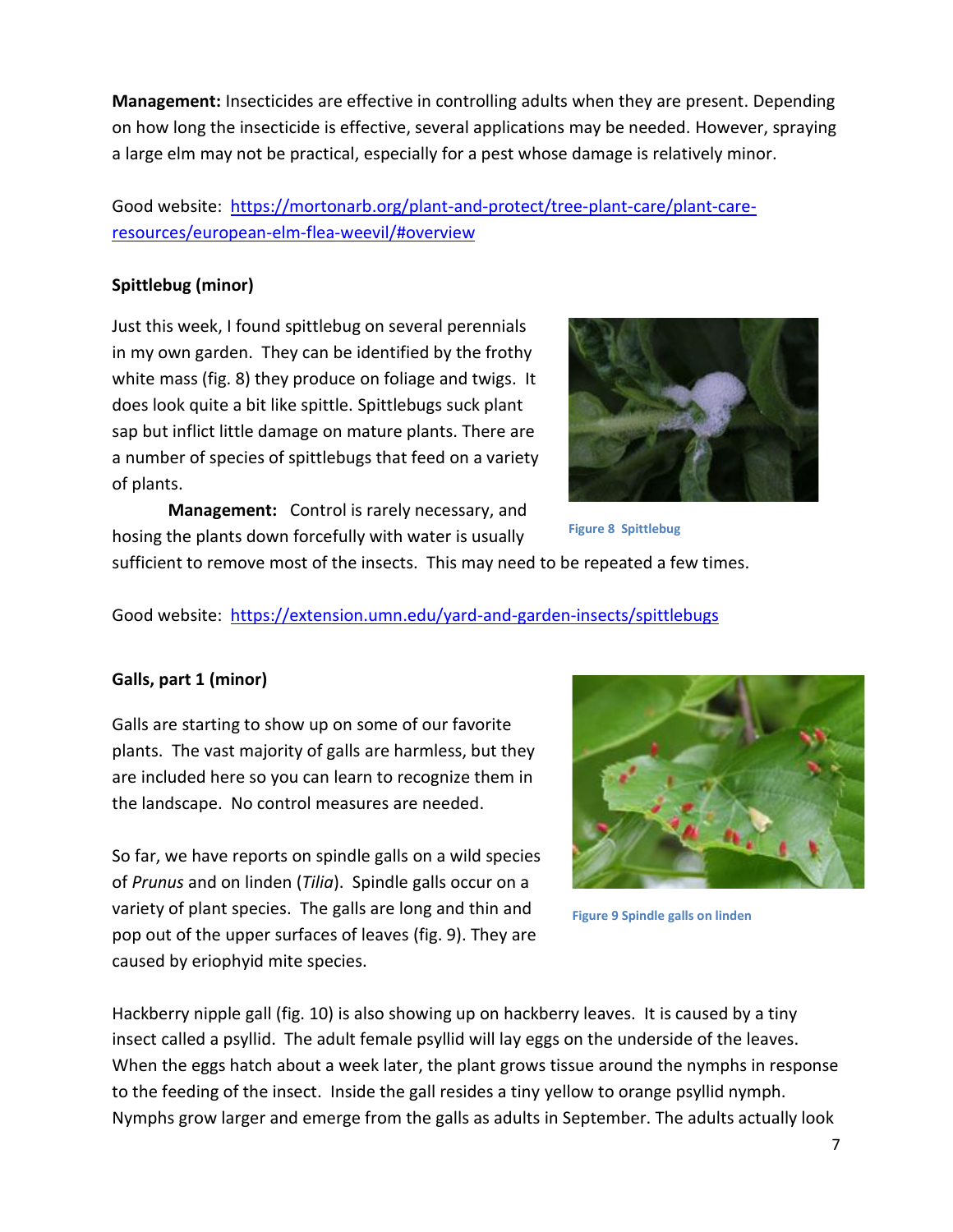a bit like miniature cicadas. Hackberries are the only known host of this psyllid. The psyllids are also called jumping plant lice because of their ability to jump. Hackberries frequently get nipple galls. As a matter of fact, I was taught to identify hackberries (*Celtis* spp.) by their warty leaves caused by the galls as well as their warty bark. The damage is not considered serious.



**Figure 10 Hackberry nipple gall**

#### **Pest Updates: Diseases**

#### **Powdery mildew on ninebark (minor to potentially serious)**

Powdery mildew on ninebark (*Physocarpus opulifolius*) is already being reported regularly to us

this year. The straight species of ninebark is relatively resistant to powdery mildew, but some of the cultivars can be very susceptible and can sustain quite a bit of damage. Hundreds of plant species are susceptible to powdery mildew, but the disease is caused by many different species of fungi which are host specific. This means that the powdery mildew on coralberry will not infect lilacs and so forth.



Powdery mildew appears as a superficial white to gray coating over leaf surfaces, stems, flowers, or fruits of

**Figure 11 Powdery mildew on ninebark**

affected plants. Initially, circular powdery white spots appear. These spots coalesce producing a continuous patch of "mildew." On ninebark, the tips of branches often develop a thick coating of white powder (fig. 11), while other parts of the same plant may show very few symptoms. Later in the season, fungal fruiting bodies that look like black pepper under a hand lens will appear. Warm days and cool nights favor this fungal disease. The fungi that cause powdery mildew are deterred by water since spores will not germinate on wet leaves. However, the fungus still needs high humidity to infect the plant. Leaf curling and twisting result, and in severe infestations you may see premature defoliation and deformed flower buds. Although unsightly, powdery mildew is usually not fatal in the landscape.

**Management:** Infected plant parts should be removed as soon as symptoms appear. Dispose of fallen leaves. On ninebark, prune out infected tips. Water plants during periods of drought to keep them healthy. Put plants in locations where there is good soil drainage and sufficient sunlight. Provide proper plant spacing for good air circulation. Powdery mildew on some plants can result in significant damage, and fungicides may be needed. To obtain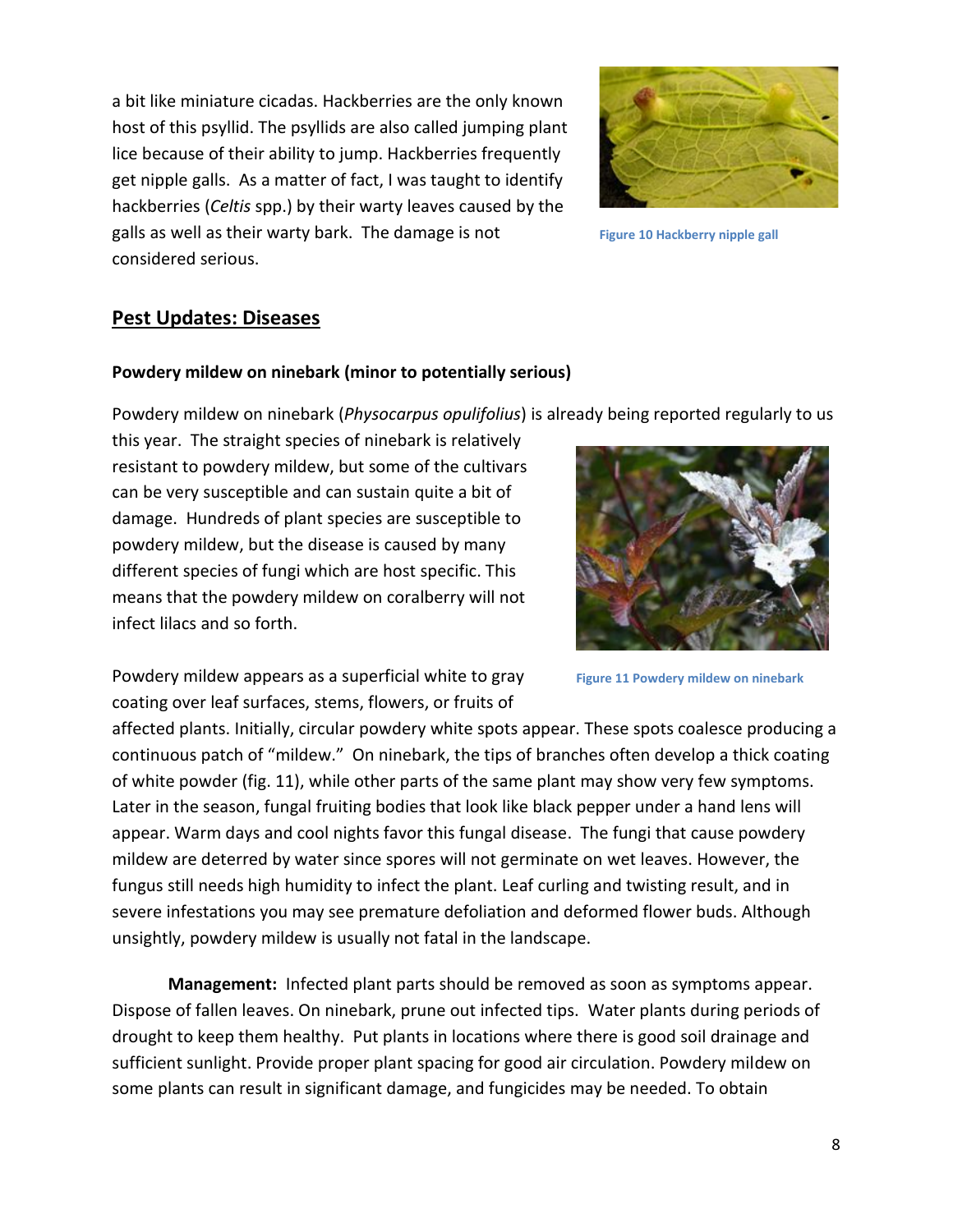optimum results, spray programs should begin as soon as mildew is detected. In the future, plant mildew-resistant cultivars and species.

## **Phomopsis on spruce (potentially serious)**

In a previous issue, we covered *Cytospora* canker and *Rhizosphaera* needle cast, two common problems affecting spruce trees. There are other problems on spruce and one of them is *Phomopsis* canker, caused by fungal pathogens in the genus *Phomopsis*. In recent years, [Purdue University](https://www.purduelandscapereport.org/article/phomopsis-dieback-of-spruce/) and [Michigan State University](https://www.canr.msu.edu/news/michigan_awash_with_phomopsis_cankers_on_spruce_trees_and_seedlings) have been reporting an increase in cases of this disease. Sometimes when we visibly diagnose a spruce with *Cytospora* canker or *Rhizosphaera* needle cast, it may really be *Phomopsis*. All these diseases can have very similar symptoms and they can be confirmed with lab testing, which can be conducted at any state's University Plant Clinic (find your state's clinic here [www.npdn.org\)](http://www.npdn.org/).

*Phomopsis* infections do produce cankers, but they are not readily visible, like the cankers of *Cytospora*, which are associated with sap running down the trunk. The *Phomopsis* canker does not appear as sunken or discolored and does not lead to a flow of sap. To find the canker, you need to peel bark away to reveal the tissue underneath, the cambium. If the cambium is green, it is healthy; if it is brown, tan or gray, it is dead. To identify where the canker is, selectively pick at the bark until you find the point where dying tissue and healthy tissue meet. Scraping the bark at that point will reveal discolored or dark wood, if a canker is present. *Phomopsis* can appear as a tip blight or a needle cast, depending on how much damage the canker has done. Symptoms begin in the lower branches of the tree and move upward.

According to University Plant Clinic reports, samples of Norway spruce that seem to be infected with *Cytospora* have been tested and the real cause of the symptoms has often turned out to be *Phomopsis*.

**Management:** Like other canker diseases, there is no chemical management. Good maintenance of trees, and pruning out of infected branches several inches below the last symptoms is indicated. We all need to be aware that there are other spruce diseases moving into our area and the common diseases, *Cytospora* and *Rhizosphaera,* may not always be to blame. Close inspection of symptoms and laboratory testing are good tactics to employ. University of Illinois Plant Clinic is open and accepting samples during the pandemic, although in a more limited fashion. See this [link](http://hyg.ipm.illinois.edu/article.php?id=1199) for more information. Having a proper diagnosis will help save unnecessary treatments for a mistaken case of *Rhizosphaera*.

### Good websites:

<https://www.purduelandscapereport.org/article/phomopsis-dieback-of-spruce/> <https://bygl.osu.edu/node/270> [https://www.canr.msu.edu/news/michigan\\_awash\\_with\\_phomopsis\\_cankers\\_on\\_spruce\\_trees](https://www.canr.msu.edu/news/michigan_awash_with_phomopsis_cankers_on_spruce_trees_and_seedlings) [\\_and\\_seedlings](https://www.canr.msu.edu/news/michigan_awash_with_phomopsis_cankers_on_spruce_trees_and_seedlings)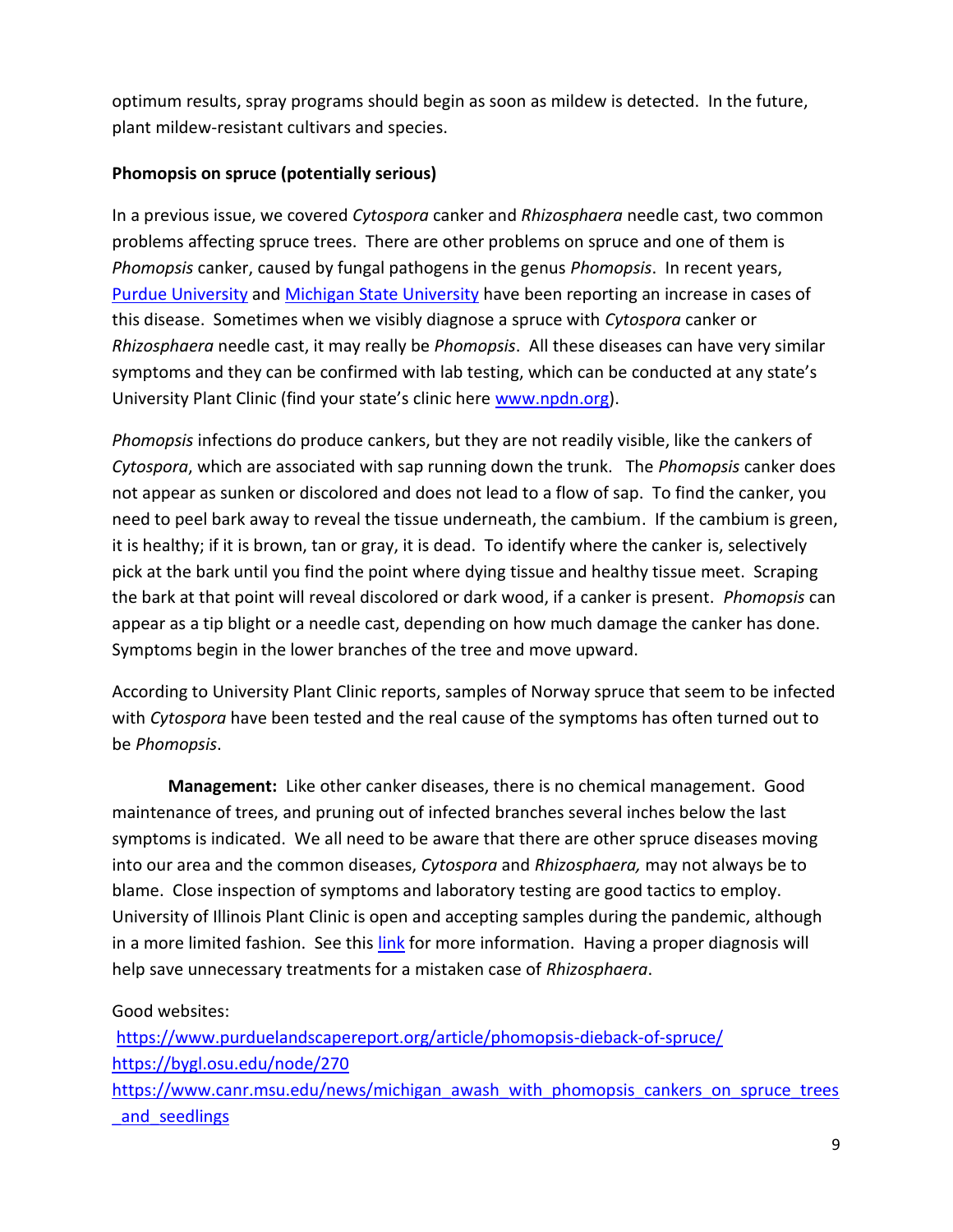### **Pest Updates: Weeds**

#### **Poison hemlock (dangerous)**

We have had one report of poison hemlock, fig. 12, (*Conium maculatum*) already. For the last few years, this has not only been prevalent along roadsides, but has also been popping up in home gardens. Poison hemlock is a member of the carrot family (which contains both edible and toxic plants, so beware!!). Most members of this family have



**Figure 12 First season growth of poison hemlock (photo S. Yiesla)**

the same type of umbrella-shaped flower cluster known as an umbel. Because the flower cluster of Queen Anne's lace and the flower cluster of poison hemlock look similar, plants may be incorrectly identified. This can lead to contact with a dangerous plant.

Poison hemlock is a large, non-native plant (often 6 feet tall or more). The stem is stout and is marked with purple spots (fig. 13). It is also hollow. Leaves are large and very ferny (fig. 14) in appearance. Poison hemlock is a biennial plant, which means it will form foliage in the first year and flower and set seed in the second year. Plants in their second year will have the typical white flower cluster (umbel) of the carrot family. Queen Anne's lace has one red floret in the center of its flower cluster, poison hemlock does not.

All parts of the plant are toxic and may lead to death if ingested. The plant's oil may be absorbed through the skin, so long sleeves and gloves will be needed when handling it.

**Management:** Plants can be cut down or dug out. This should be done before the plants go to seed and is most easily done when plants are small. Cover your skin during this process. Do NOT burn the plants. In spring, small, actively growing plants may be treated with an herbicide containing glyphosate.

#### Good website:

[https://www.extension.purdue.edu/extmedia/fnr/fnr-](https://www.extension.purdue.edu/extmedia/fnr/fnr-437-w.pdf)[437-w.pdf](https://www.extension.purdue.edu/extmedia/fnr/fnr-437-w.pdf)



**Figure 13 Spotted stem of poison hemlock (photo S. Yiesla)**



**Figure 14 Foliage of poison hemlock (photo S. Yiesla)**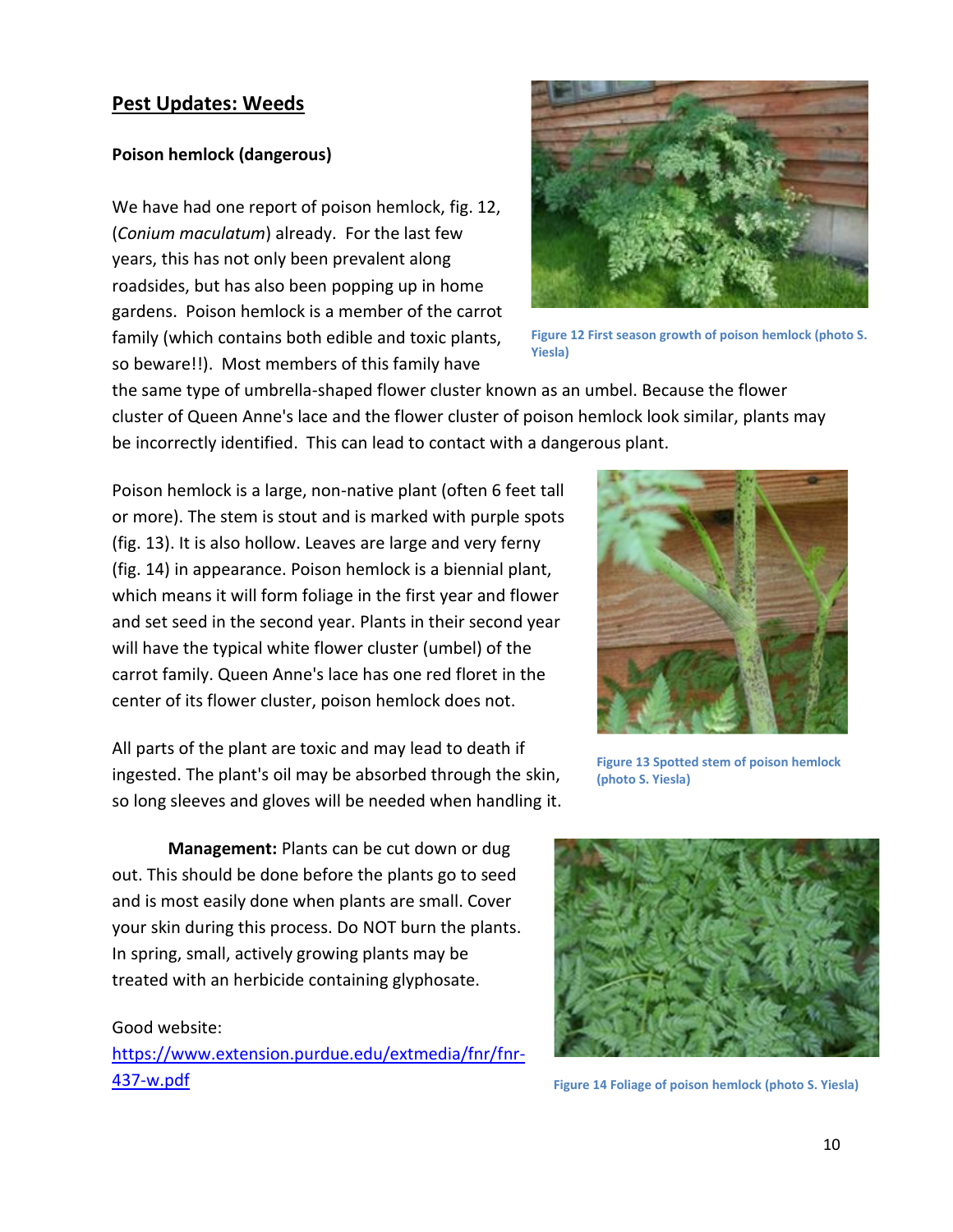#### **Weeds, or not?**

There are plants that can really get 'busy' in the landscape. Does that automatically make them weeds? Two of these 'busy' plants are native plants. So, let's look at who is showing up in home gardens all over the region, as well as on the Arboretum grounds. Weed or not, you decide.

These two plants are related; they belong to the same genus. They are [butterweed](https://www.illinoiswildflowers.info/wetland/plants/butterweed.htm) (*Packera glabella*) and [golden](https://www.illinoiswildflowers.info/woodland/plants/gold_ragwort.htm)  [ragwort](https://www.illinoiswildflowers.info/woodland/plants/gold_ragwort.htm) (*Packera aurea*). Butterweed is a native of Illinois, but is far more common in the southern half of the state than it is in the Chicago region. Yet, we have had numerous reports of it this year. Last year I found one in my yard. This plant does well in partial to full sun and is reported to prefer a loamy soil, with moist to wet conditions. The one in my yard was growing up against the chimney in an area so dry and hard I have not even attempted to garden there. I was so impressed by this plant's tenacity that I let it stay there. Butterweed is actually fairly attractive, with yellow daisy-like flowers, that provide nectar for pollinators. It flowers for 6 to 8 weeks. The leaves are interesting too, being deeply and irregularly cut (fig. 15). Those leaves contain alkaloids which prevent rabbits and deer from feeding on them.



**Figure 15 Butterweed**

Golden ragwort is a cousin to butterweed and has similar yellow flowers that also provide for

pollinators. The basal leaves of this plant are oval to almost rounded, with rounded teeth. Leaves higher on the stem are much smaller, narrower and deeply dissected (fig. 16). The leaves of this plant also contain alkaloids. I actually found this one for sale at a local garden center and bought it just to see how it would grow in my yard. It is doing well. It has already flowered and is making a lot of seeds for me.

#### Are these plants weeds or wildflowers?



**Figure 16 foliage of golden ragwort**

This is a decision each person has to make. They are native plants, but every native is not desirable (poison ivy is native, too). Weigh the pros (benefits to pollinators) and cons (potential to colonize too much) of each plant. I have linked the name of each plant to a webpage, so you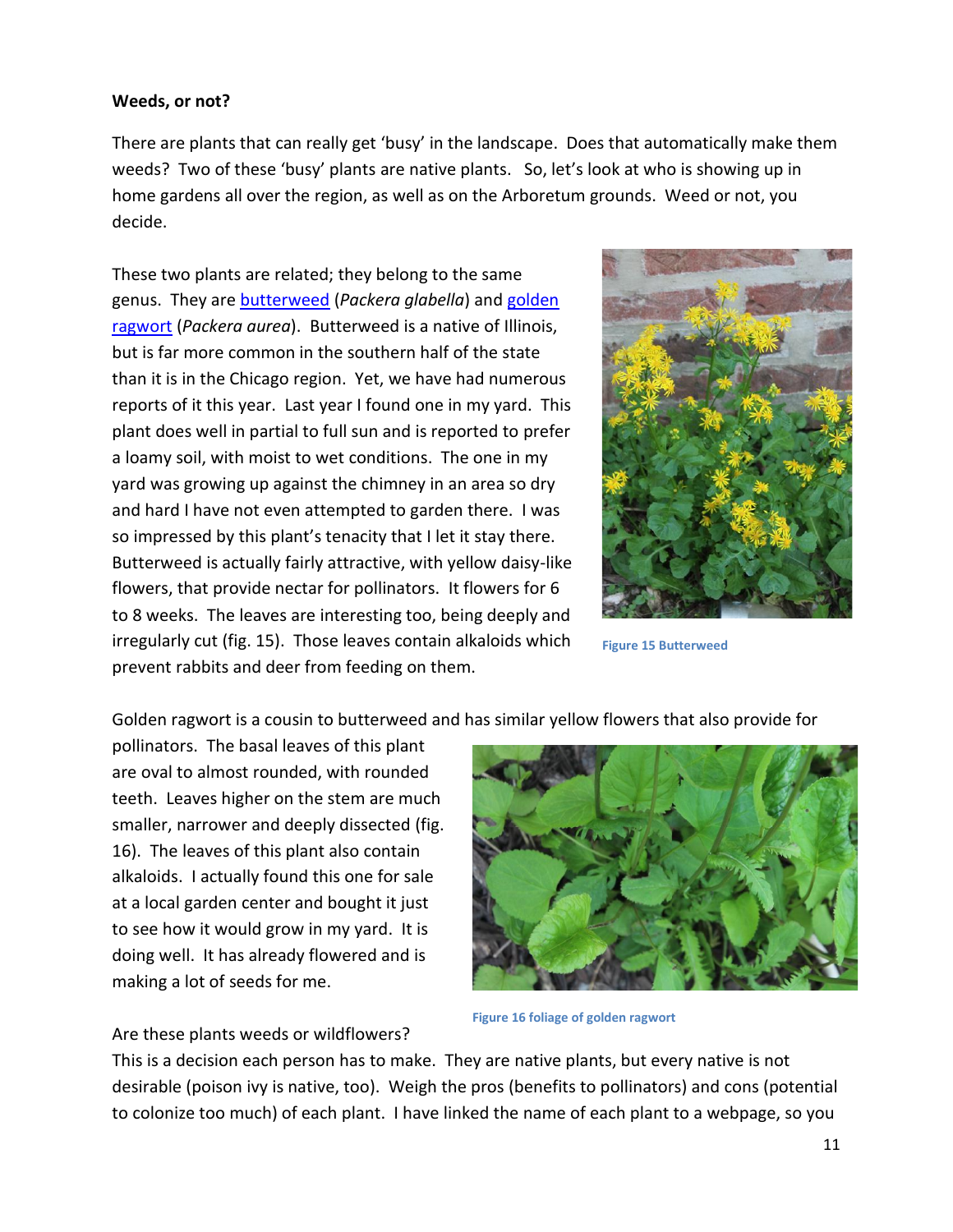can gain more information to make that decision. I wanted to present these here since they are showing up so much in our area. Hopefully, this article at least answers the question "What plant is that?" for you.

Good websites: [https://www.illinoiswildflowers.info/woodland/plants/gold\\_ragwort.htm](https://www.illinoiswildflowers.info/woodland/plants/gold_ragwort.htm) <https://www.illinoiswildflowers.info/wetland/plants/butterweed.htm> <https://bygl.osu.edu/node/1023>



# *Bartlett Tree Experts, Plant Clinic sponsor*

The Plant Health Care Report is prepared by Sharon Yiesla, M.S., Plant Knowledge Specialist and edited by Stephanie Adams, Ph.D., Plant Health Care Leader; Fredric Miller, Ph.D., Research Entomologist at The Morton Arboretum and Professor at Joliet Junior College; Julie Janoski, Plant Clinic Manager; and Carol Belshaw, Arboretum Volunteer. The information presented is believed to be accurate, but the authors provide no guarantee and will not be held liable for consequences of actions taken based on the information.

Thank you...I would like to thank all the staff and volunteers that report disease and pest problems when they find them. Your hard work is appreciated.

Literature/website recommendations: Indicator plants are chosen because of work done by Donald A. Orton, which is published in the book Coincide, The Orton System of Pest and Disease Management. Additional information on growing degree days can be found at: [http://www.ipm.msu.edu/agriculture/christmas\\_trees/gdd\\_of\\_landscape\\_insects](http://www.ipm.msu.edu/agriculture/christmas_trees/gdd_of_landscape_insects) [http://extension.unh.edu/resources/files/Resource000986\\_Rep2328.pdf](http://extension.unh.edu/resources/files/Resource000986_Rep2328.pdf)

This report is available online at <https://mortonarb.org/about-arboretum/plant-health-care-report/>

For pest and disease questions, please contact the Plant Clinic. At this time due to the COVID-19 situation, the Plant Clinic building is closed. You can still contact the Plant Clinic via email at [plantclinic@mortonarb.org](mailto:plantclinic@mortonarb.org) . Emails will be answered during business hours Monday through Friday. Plant Clinic can also be reached by phone (630-719-2424), Monday thru Friday 11 am to 3pm. Inquiries or comments about the PHCR should be directed to Sharon Yiesla at [syiesla@mortonarb.org](mailto:syiesla@mortonarb.org).

Copyright © 2021 The Morton Arboretum